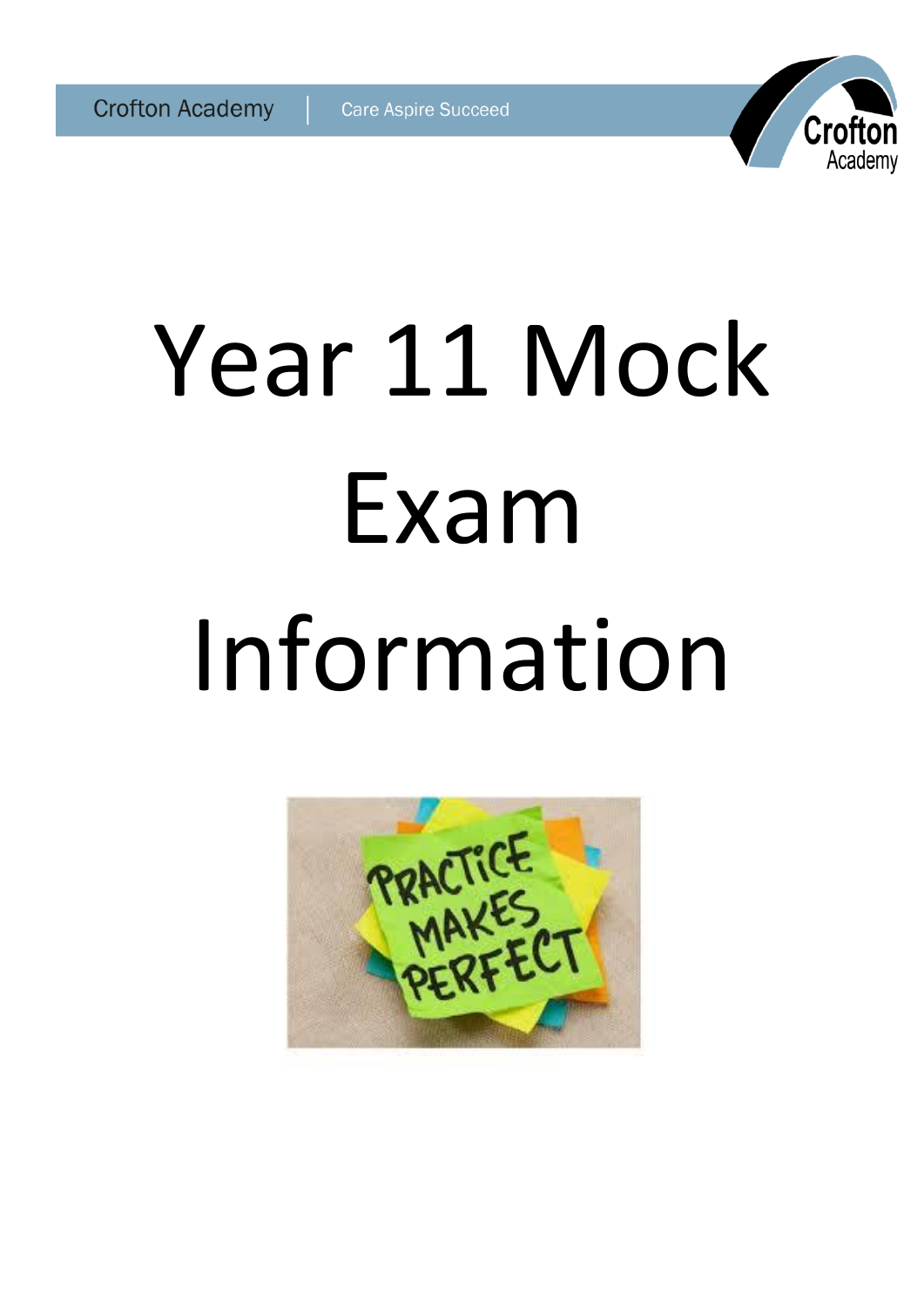#### **Information**

The mock exams are a key part of Year 11 and help us to be able to identify any gaps in your knowledge and/ or understanding.

We expect that you will treat the exams as if it was a real exam so that this will give us a really good indication of how we can help you to progress.

The exams will start on Monday **30th November** for a three week period before the Christmas break.

#### **In the run up to the exams we expect that:**

1. You will revise thoroughly for each of your exams making the most of any revision material that subjects will give you/ direct you to use.

2. Complete all homework as this will directly link to your exams.

3. Attend all after school boosters as normal as these will all be preparation for the mock exams.

4. Seek support from your class teacher if you require any further support

#### **Exam expectations**

- 1. Your behavior must be exemplary
- 2. You will arrive on time.
- 3. You will bring all of the equipment that is required for the exam.
- 4. You must know the seat that you are sitting in.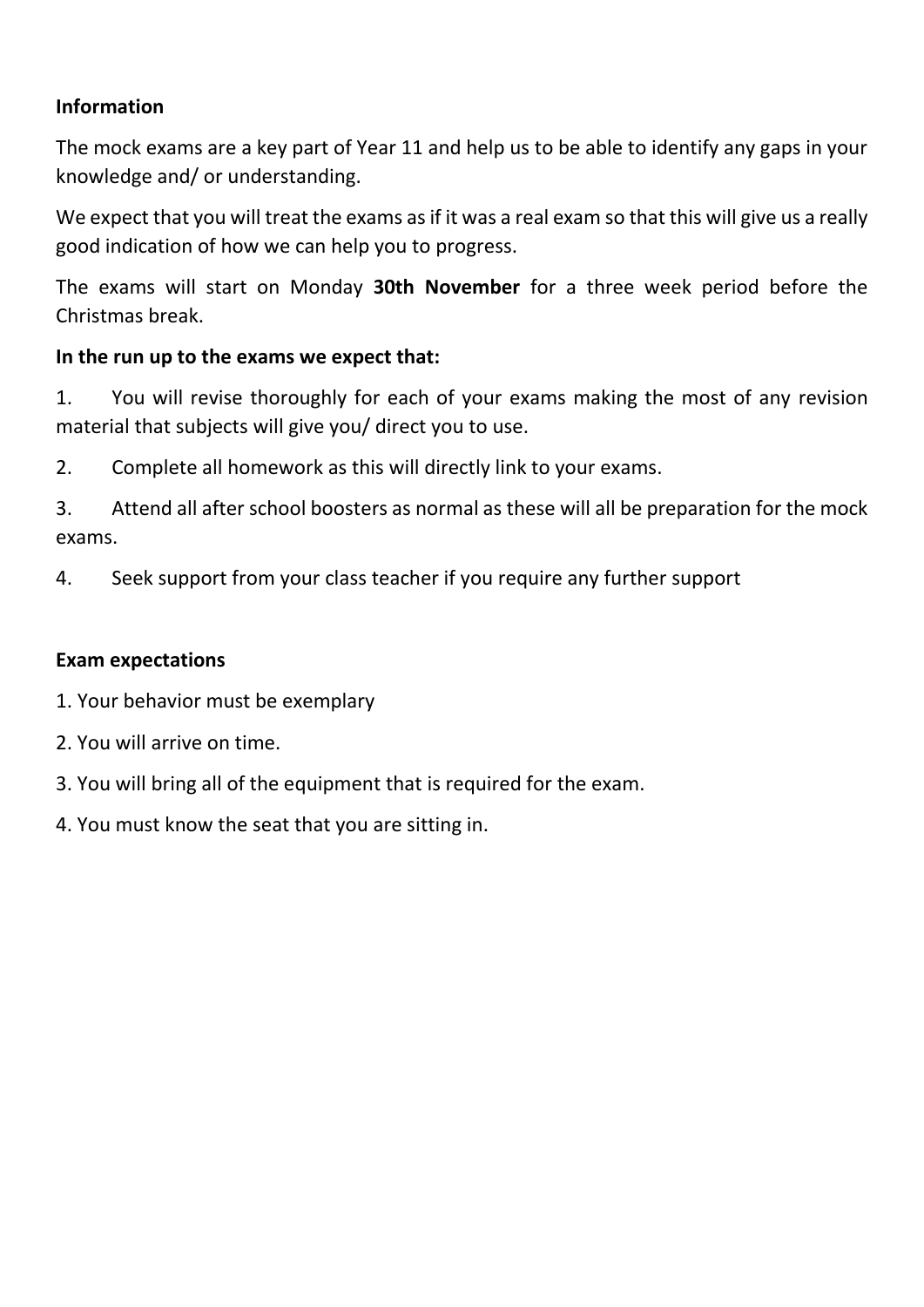# **English Language**



**Exam 1** - Component 2 - 19th and 21st Century Non-Fiction Reading and Transactional/Persuasive Writing – 2 hours

**Exam 2** - 20th Century Literature Reading and Creative Prose Writing – 1 hour 45 minutes

# **Topics that you will need to revise**

# **Exam 1**

- Questions stems List/find, how, what, evaluate, synthesise, compare
- Writing layouts
- Persuasive writing skills AFOREST, sentence starters, sentence structures, spellings.

# **Exam 2**

• Question stems – List, what, how, evaluate

• Narrative writing skills – 5 point plan, openings, sentence starters, sentence structures, show don't tell, spellings.

# **Topics that you have done which will not be on any paper and therefore you don't need to revise?**

• Literature texts.

# **How are you being prepared in class?**

• Completing papers, consolidating previous work. Revising key ideas.

# **What homework have you been given in the run up to the mocks?**

• You have already had revision sheets over half term (staff discussed how to use them along with revision techniques).

- Planning stories and writing tasks.
- Attempting key question types for the reading papers.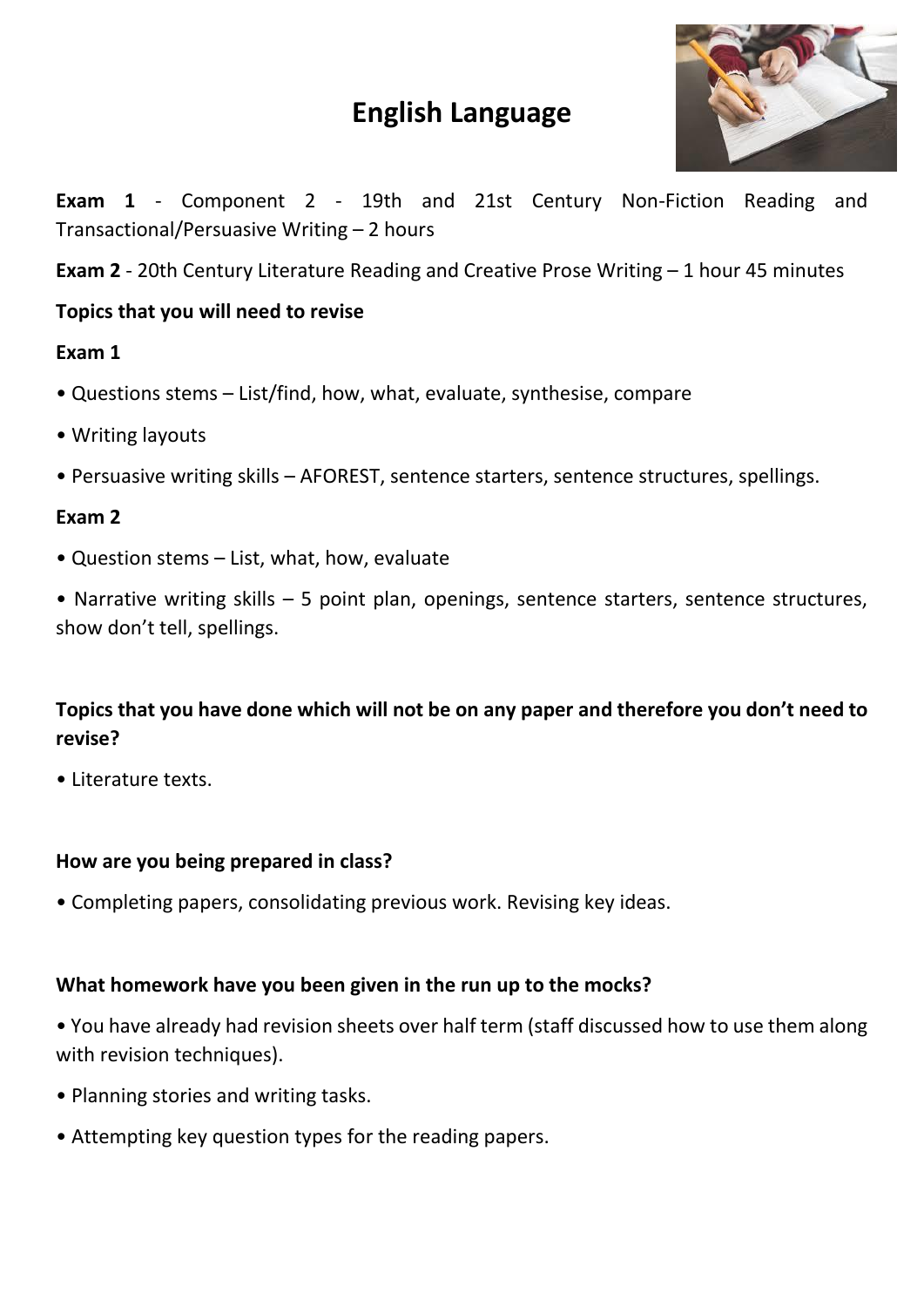#### **What websites/ revision guides should you use for your revision?**

- A3 sheets and booklets we provide.
- CGP guides Eduqas English Language

# **English Literature**

#### **Exam**

English Literature: 19th Century Prose: Dr Jekyll and Mr Hyde – 45 minutes

(some students have already done this at the End of Y10 so won't be doing this mock exam)

# **Topics that you will need to revise**

- Plot of Jekyll and Hyde
- Characters what events are they involved in, key quotations.
- Themes what events are they focused on and key quotations.

# **Topics that you have done which will not be on any paper and therefore you don't need to revise?**

- Romeo and Juliet
- Poetry

#### **How are you being prepared in class?**

Completing source based questions. Revising key ideas.

#### **What homework have you been given in the run up to the mocks?**

- Students will receive revision sheets
- Planning source based questions.
- Attempting source based questions.

# **What websites/ revision guides should you use for your revision?**

- A3 sheets and booklets we provide.
- CGP guides Dr Jekyll and Mr Hyde.

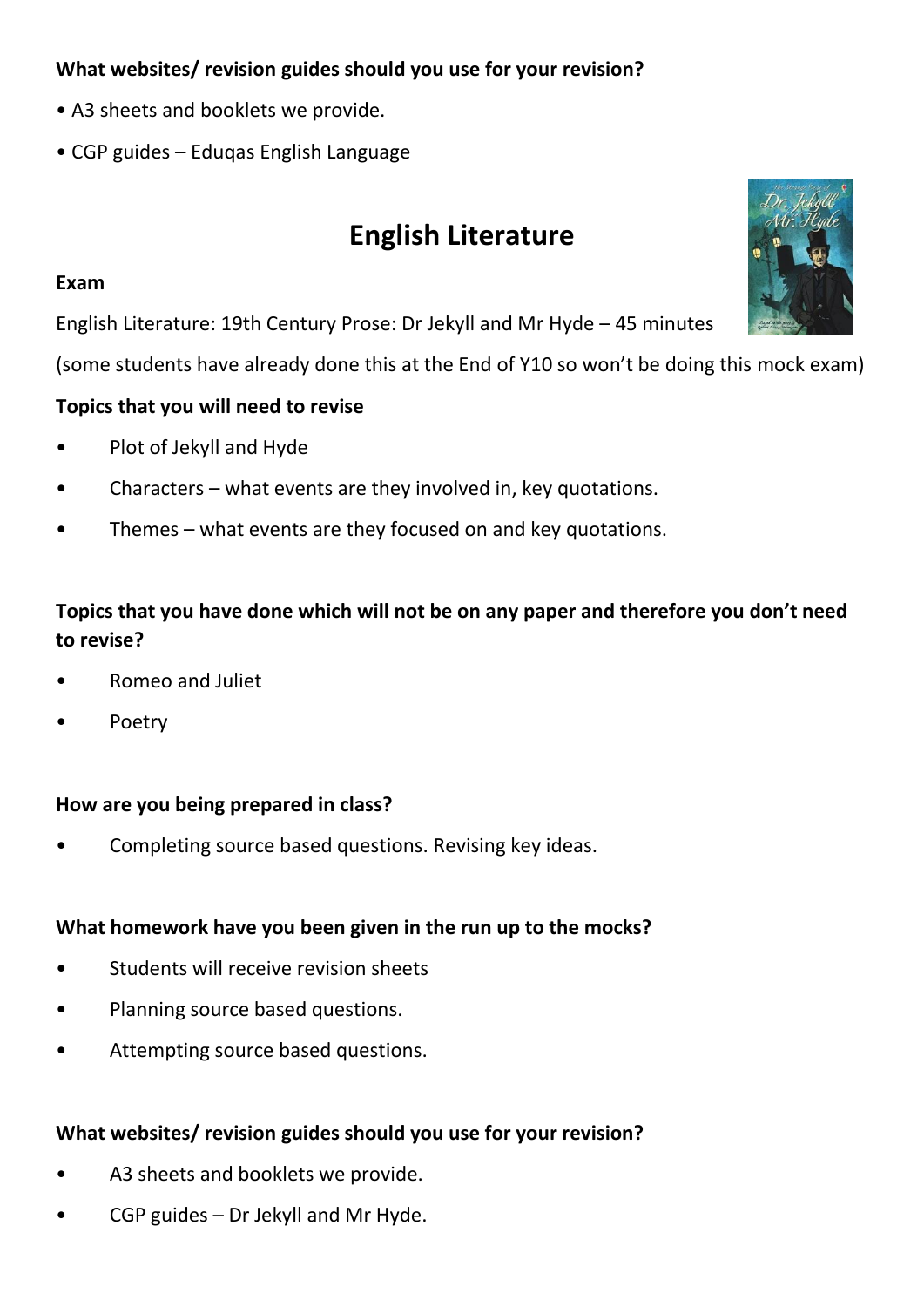# **Maths**

# **Exam 1**

Non calculator – 1 hour 30 minutes

# **Exam 2**

Calculator – 1 hour 30 minutes

# **Exam 3**

Calculator – 1 hour 30 minutes

# **Topics that students will need to revise**

# **Higher tier**

| <b>Number</b>                             | <b>Hegarty</b><br><b>Clip</b> | <b>Algebra</b>                   | <b>Hegarty</b><br><b>Clip</b> |
|-------------------------------------------|-------------------------------|----------------------------------|-------------------------------|
| Compound interest                         | 94                            | Expanding triple brackets        | 166                           |
| Use of a calculator                       | 129                           | Solving quadratic inequalities   | 277                           |
| Reverse percentage / original value       | 96                            | Quadratic simultaneous equations | 246                           |
| Standard form                             | 122,123<br>126                | Solving inequalities             | 269,272                       |
| <b>Fractional indices</b>                 | 108                           | Drawing linear graphs            | 208                           |
| Density                                   | 730                           | Algebraic fractions              | 229                           |
| Quadratic nth term                        | 248                           | <b>Graph transformations</b>     | 313                           |
| Calculations involving bounds             | 139                           | Recognising graphs               | 302,303                       |
| Error intervals                           | 774                           | Area under a graphs              | 892                           |
| Area and circumference of a circle        | 535,539                       | Estimated gradient of a curve    | 890                           |
| Area and perimeter of sectors of a circle | 546                           | Changing the subject             | 286                           |
| <b>Highest Common Factor</b>              | 31                            | Equation of a perpendicular line | 216                           |
| Estimation                                | 131                           | Solving equations with graphs    | 219                           |
| Negative indices                          | 104                           | Algebraic proofs                 | 325,327                       |
| Multiplying fractions                     | 69                            | Solving quadratic equations      | 233,244                       |
| Percentages to fractions                  | 82                            | Inverse functions                | 295                           |
| Exact trigonometric values                | 845                           | <b>Compound functions</b>        | 294                           |
| Product rule                              | 670,671                       |                                  |                               |
| Simplifying surds                         | 115,118                       |                                  |                               |
| Completing the square and turning points  | 235,256                       |                                  |                               |



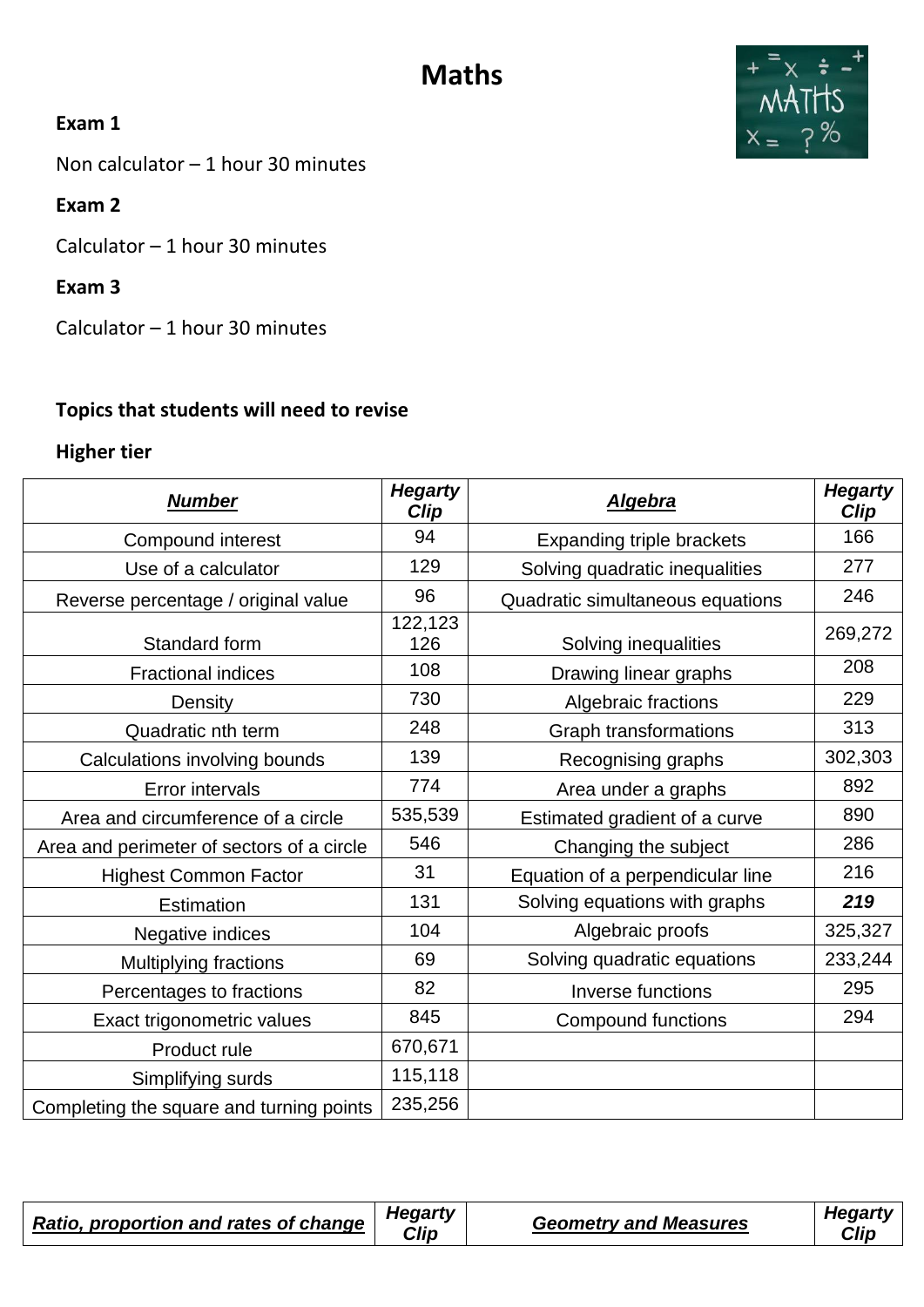| Sharing ratio into amounts         | 332      | Angles in polygons                            | 565            |
|------------------------------------|----------|-----------------------------------------------|----------------|
| Volume/ Area/ length scale factors | 616      | Surface area problem solving                  | 589            |
| Worded Inverse proportion          | 342      | Pythagoras                                    | 499            |
| Lowest common multiple/ratio       | 34,332   | Enlargements, reflections and<br>translations | 639,644<br>650 |
| Recipe problems                    | 739      | $\frac{1}{2}$ absinC, ratio                   | 517            |
| Direct and inverse proportion      | 344,346  | Circle theorems                               | 599,605        |
|                                    |          | Cosine and sine rule                          | 531            |
|                                    |          | 3D trigonometry                               | 860            |
|                                    |          | Vectors                                       | 628,633<br>634 |
|                                    |          | Drawing 3d shape from elevation               | 841,842        |
|                                    |          | Area/ perimeter of rectangle                  | 550,554        |
|                                    |          | Volume of compound shapes                     | 582            |
|                                    |          | Trigonometry                                  | 509            |
| <b>Statistics</b>                  |          | Probability                                   |                |
| Median class                       | 416      | Venn diagrams (including set notation)        | 372,377        |
| Frequency polygons                 | 441      | <b>Expected frequency</b>                     | 356            |
| Misleading graphs                  | 450      | <b>Probability trees</b>                      | 361            |
| Histograms/ pie charts             | 442, 428 | Probabilities sum to one                      | 354            |
| <b>Cumulative frequency</b>        | 437,438  | Probability of independent events             | 367            |
| Quartiles                          | 411      |                                               |                |

• Hegarty Maths – (personal login- see Mr Cook if you have forgot your details)

• GCSE Bitesize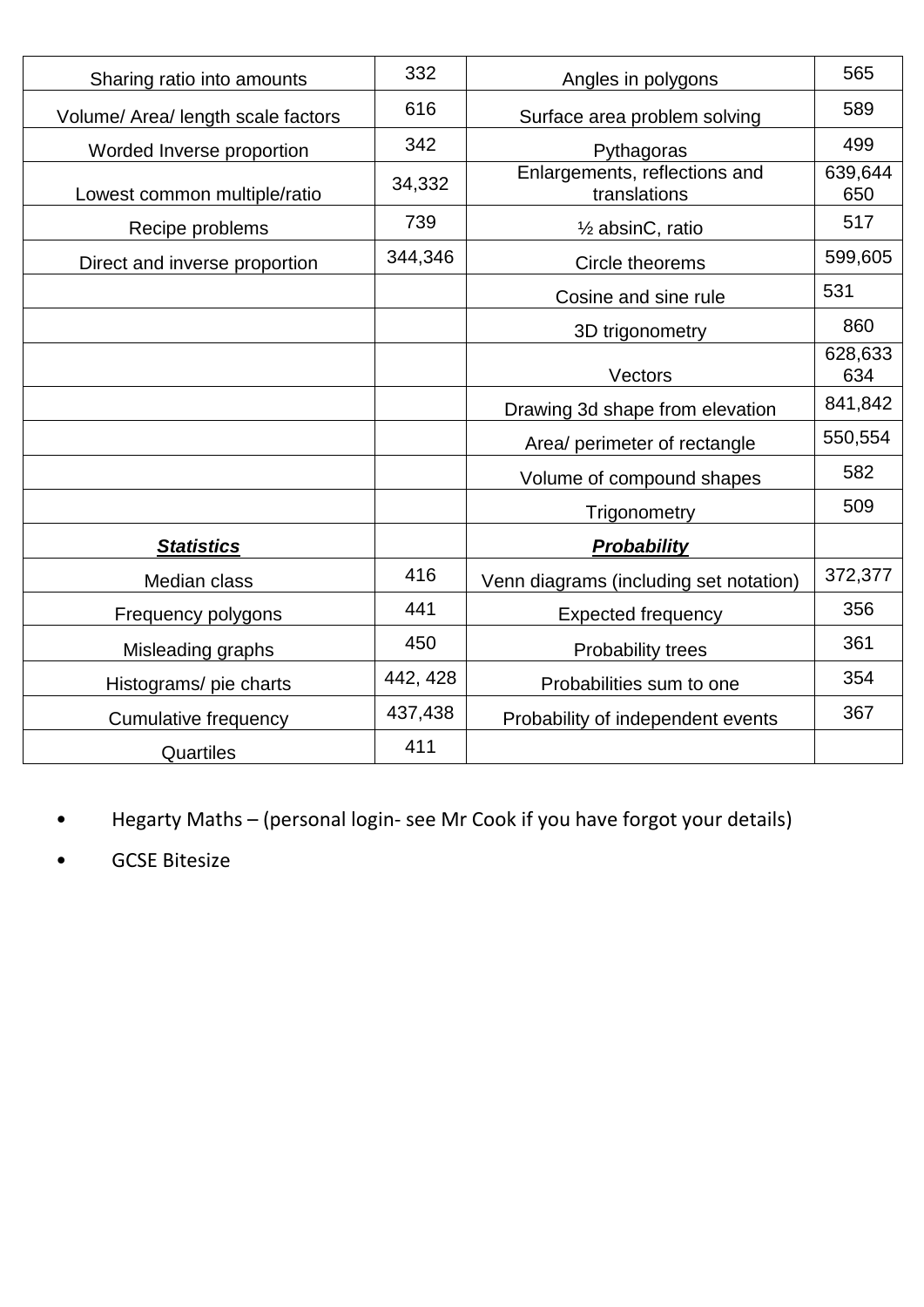# **Foundation paper**

| <b>Number</b>                                             | <b>Hegarty</b><br><b>Clip</b> | <b>Algebra</b>                           | <b>Hegarty</b><br><b>Clip</b> |
|-----------------------------------------------------------|-------------------------------|------------------------------------------|-------------------------------|
|                                                           | 17,774                        |                                          | 156,158                       |
| Rounding Number and error intervals                       |                               | Simplify expressions                     | 159                           |
| Multiples, factors, primes, HCF                           | 33,27,28,31                   | Substitution                             | 155,189                       |
| Change in units (length, mass, time)                      | 692,695<br>710                | Changing the subject                     | 281                           |
| <b>Indices</b>                                            | 102,173                       | Simultaneous equations                   | 193                           |
| Converting between Fractions,<br>decimals and percentages | 82,52,55                      | Solving equations and inequalities       | 178,179,<br>272               |
| Finding percentage of amounts                             | 87                            | Showing inequalities on a number<br>line | 265                           |
| <b>Fractions of amounts</b>                               | 77                            | Expanding single brackets                | 160                           |
| Writing as a fraction                                     | 62                            | Factorising single brackets              | 168                           |
| Estimation                                                | 131                           | Writing expressions                      | 153                           |
| Financial maths (using money to<br>solve problems)        | 745,746                       |                                          |                               |
| Following sequences (including<br>Fibonacci)              | 197,263                       |                                          |                               |
| Use of a calculator                                       | 129                           |                                          |                               |
| Compound interest                                         | 94                            |                                          |                               |
| Order of operations                                       | 24                            |                                          |                               |
| <b>Midpoints</b>                                          | 200                           |                                          |                               |
| Reading time series graphs                                | 450                           |                                          |                               |
| <b>Ordering Fractions and negative</b><br>numbers         | 37,60                         |                                          |                               |
| Reading/ using train time tables                          |                               |                                          |                               |
| Multiplying and dividing integers                         | 21,22                         |                                          |                               |
| Subtracting and multiplying fractions                     | 66,69                         |                                          |                               |
| Standard form                                             | 122,123                       |                                          |                               |
| Vectors                                                   | 626                           |                                          |                               |

| <b>Ratio, proportion and rates of</b><br>change | <b>Hegarty</b><br><b>Clip</b> | <b>Geometry and Measures</b>                                 | <b>Hegarty</b><br><b>Clip</b> |
|-------------------------------------------------|-------------------------------|--------------------------------------------------------------|-------------------------------|
| Ratio to fraction                               | 330                           | Perimeter of shapes                                          | 551                           |
| Exchange rates                                  | 707                           | Use of scale                                                 | 864                           |
| Sharing in ratios                               | 332                           | Angles in triangles (including<br>equilateral and isosceles) | 486                           |
| Recipe problems                                 | 739                           | Surface area of a cylinder                                   | 589                           |
| 719,721<br>Speed distance time                  |                               | Alternate, corresponding and<br>vertically opposite angles   | 815,480<br>483                |
| Ratio in unitary form (n:1)                     | 331                           | 3D shape drawings                                            | 841,842                       |
|                                                 |                               | Reflections and translations                                 | 639,650                       |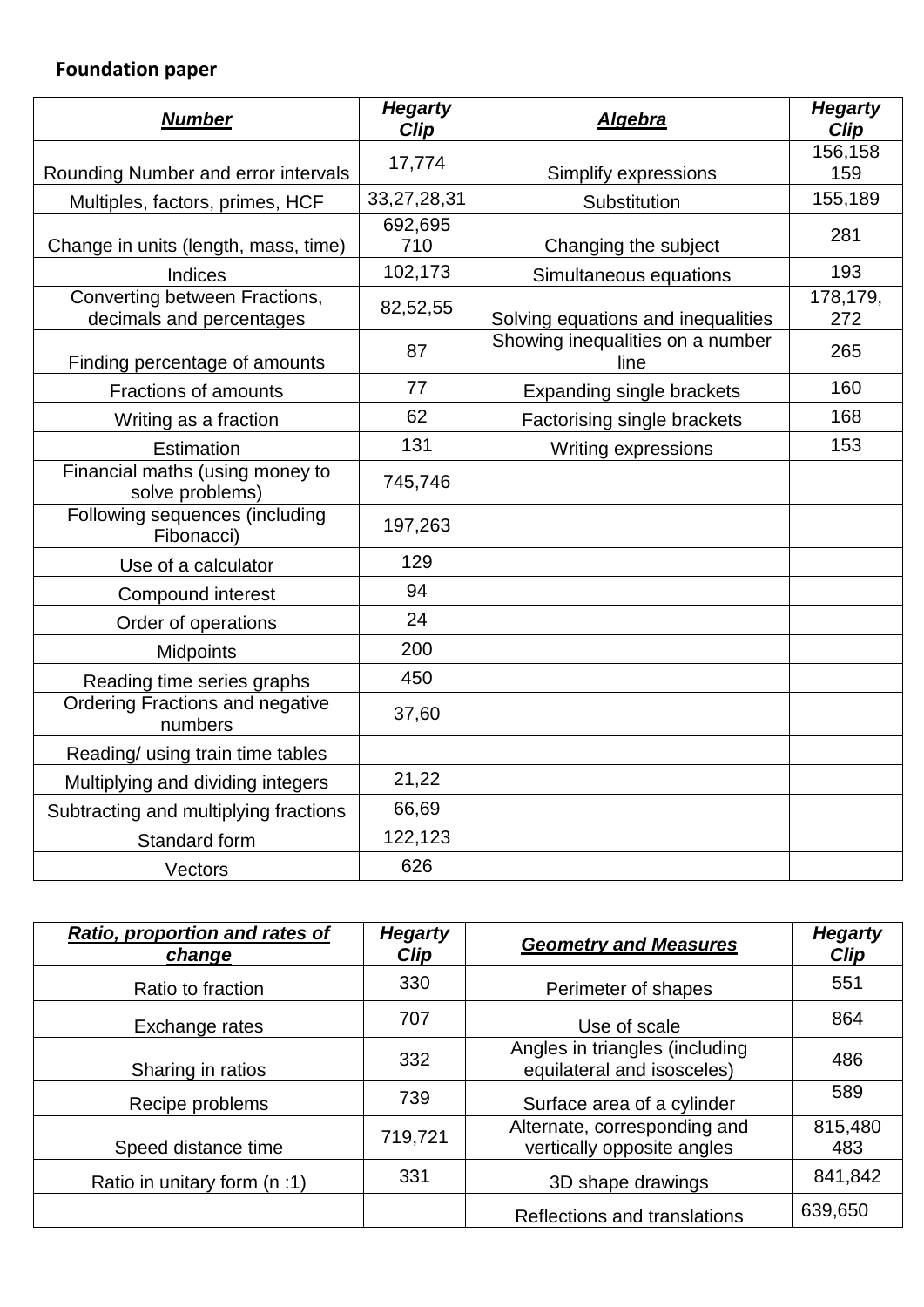|                           |     | Coordinates of turning point and<br>roots from graph | 255            |
|---------------------------|-----|------------------------------------------------------|----------------|
|                           |     | Loci problems (involving shading<br>relevant space)  | 676,679        |
|                           |     | Drawing linear graphs                                | 208            |
|                           |     | Volume                                               | 568            |
|                           |     | Trigonometry                                         | 509            |
|                           |     |                                                      |                |
| <b>Statistics</b>         |     | <b>Probability</b>                                   |                |
| Mode from frequency table | 415 | Venn diagrams and set notation<br>$a \cap b$         | 372,377<br>383 |
| Median class              | 416 | Probabilities sum to one                             | 354            |
| Frequency polygon         | 441 | Estimating using probabilities                       | 355,356        |
| Two- way tables           | 424 |                                                      |                |
| Pictograms                | 426 |                                                      |                |

- Hegarty Maths (personal login-see Mr Cook if you have forgot your details)
- MrBartonMaths use the student section (GCSE takeaway is brill)
- GCSE BBC Bitesize

#### **How are you being prepared in class?**

After October half term all classwork will be preparation for the mock papers.

# **What homework have you been given in the run up to the mocks?**

Topics identified by class teachers with personalised revision from the classwork/ exams you have done so far.

#### **What websites/ revision guides should you use for your revision?**

Hegarty Maths

Student friendly revision guide which includes all the high frequency topics – see your maths teacher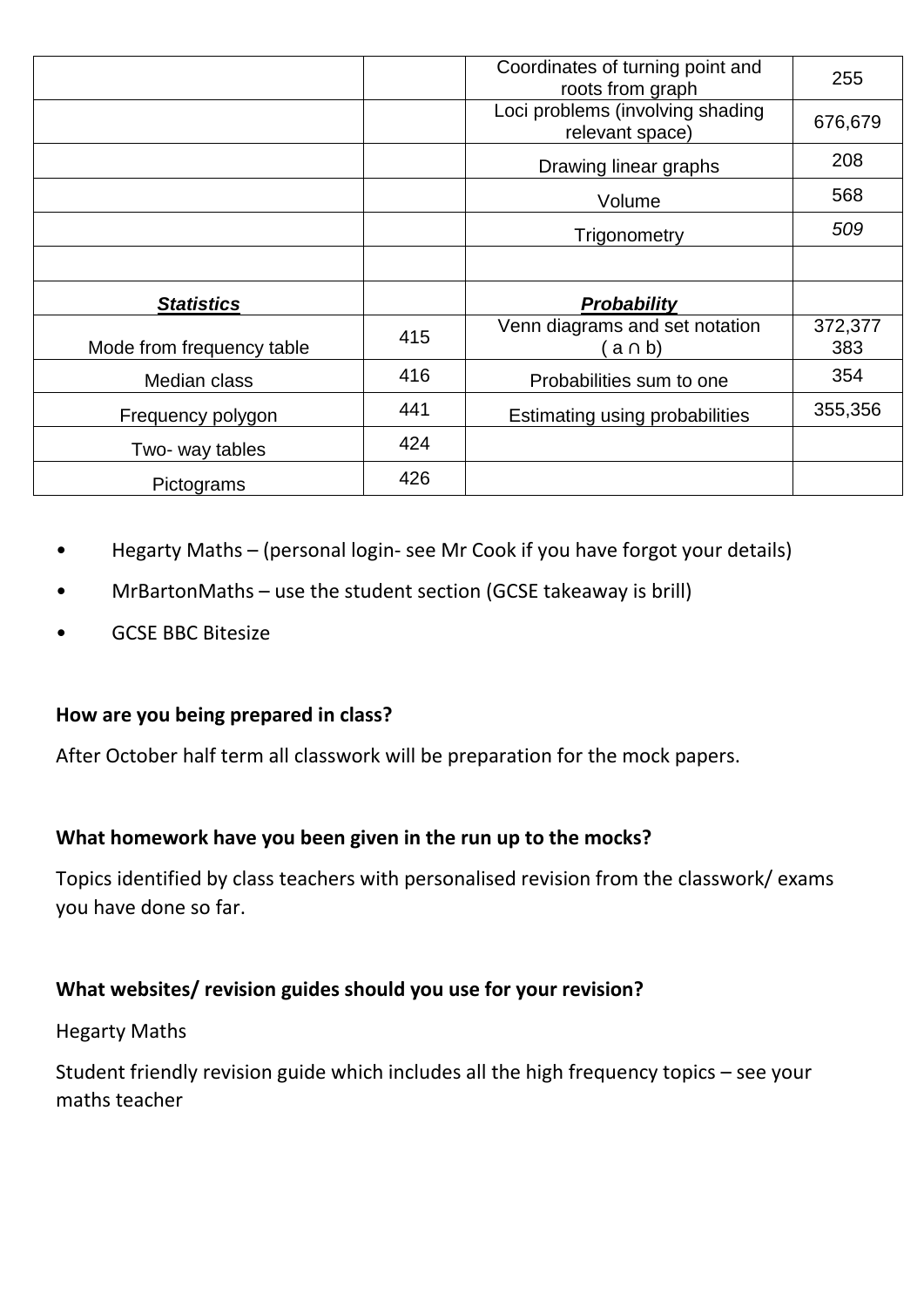

# **Exams**

3 papers (Biology 2, Chemistry 2 and Physics 2)

Separate Science students: 1hour 45minutes

Combined Science students: 1hour 15minutes

#### **Topics that you will need to revise**

| <b>Biology</b> | • Unit 5: Homeostasis and Response             |
|----------------|------------------------------------------------|
|                | • Unit 6: Inheritance, Variation and Evolution |
|                | • Unit 7: Ecology                              |
| Chemistry      | • Unit 6: Rate and Extent of Chemical Change   |
|                | • Unit 7: Organic Chemistry                    |
|                | • Unit 8: Chemical Analysis                    |
|                | • Unit 9: Chemistry of the Atmosphere          |
| <b>Physics</b> | Unit 5: Forces                                 |
|                | Unit 6: Waves                                  |
|                | Unit 7: Magnetism and Electromagnetism         |

# **Topics that you have done which will not be on any paper and therefore you don't need to revise?**

Chemistry – Unit 10: Using Resources

#### **How are you being prepared in class?**

All content that has been taught in class is content that will be featured in the mock examinations.

Use of retrieval booklets as BIG check understanding.

After school booster sessions are all topics covered in the mock examination. All boosters now being shared for all students on Google Classrooms and Castify.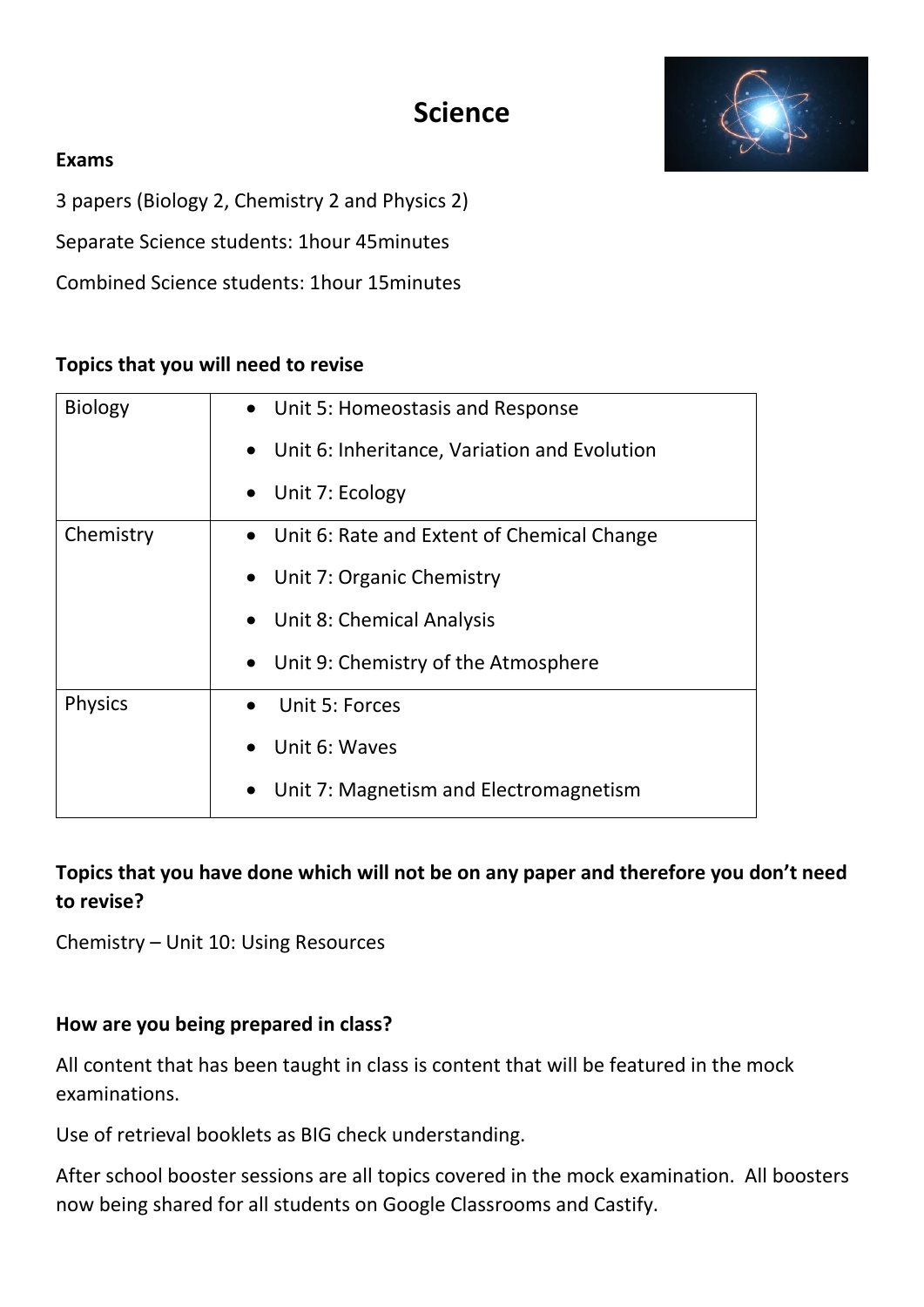#### **What homework have you been given in the run up to the mocks?**

Educake homework plan – all topics covered will be featured on the mock examinations:

| 15.10.20 | 22.10.20 | Educake login                     |
|----------|----------|-----------------------------------|
| 22.10.20 | 5.11.20  | Rates of reaction                 |
|          |          | Forces 1                          |
| 5.11.20  | 12.11.20 | <b>Organic Chemistry</b>          |
|          |          | Forces 2                          |
| 12.11.20 | 19.11.20 | Coordination and Control 1        |
|          |          | Waves                             |
| 19.11.20 | 26.11.20 | <b>Coordination and Control 2</b> |
|          |          | <b>Chemical Analysis</b>          |

40 questions a week. All students to achieve 80% or above to pass the homework.

#### **What websites/ revision guides should you use for your revision?**

SenecaLearning.com: Revision and self-assessment for Biology, Chemistry and Physics.

Malmesbury Science on Youtube: Required practical videos.

Educake: Homework website.

Educake.co.uk

BBC Bitesize:

Combined Science:<https://www.bbc.co.uk/bitesize/examspecs/z8r997h>

Biology Separate Science:<https://www.bbc.co.uk/bitesize/examspecs/zpgcbk7>

Chemistry Separate Science:<https://www.bbc.co.uk/bitesize/examspecs/z8xtmnb>

Physics Separate Science:<https://www.bbc.co.uk/bitesize/examspecs/zsc9rdm>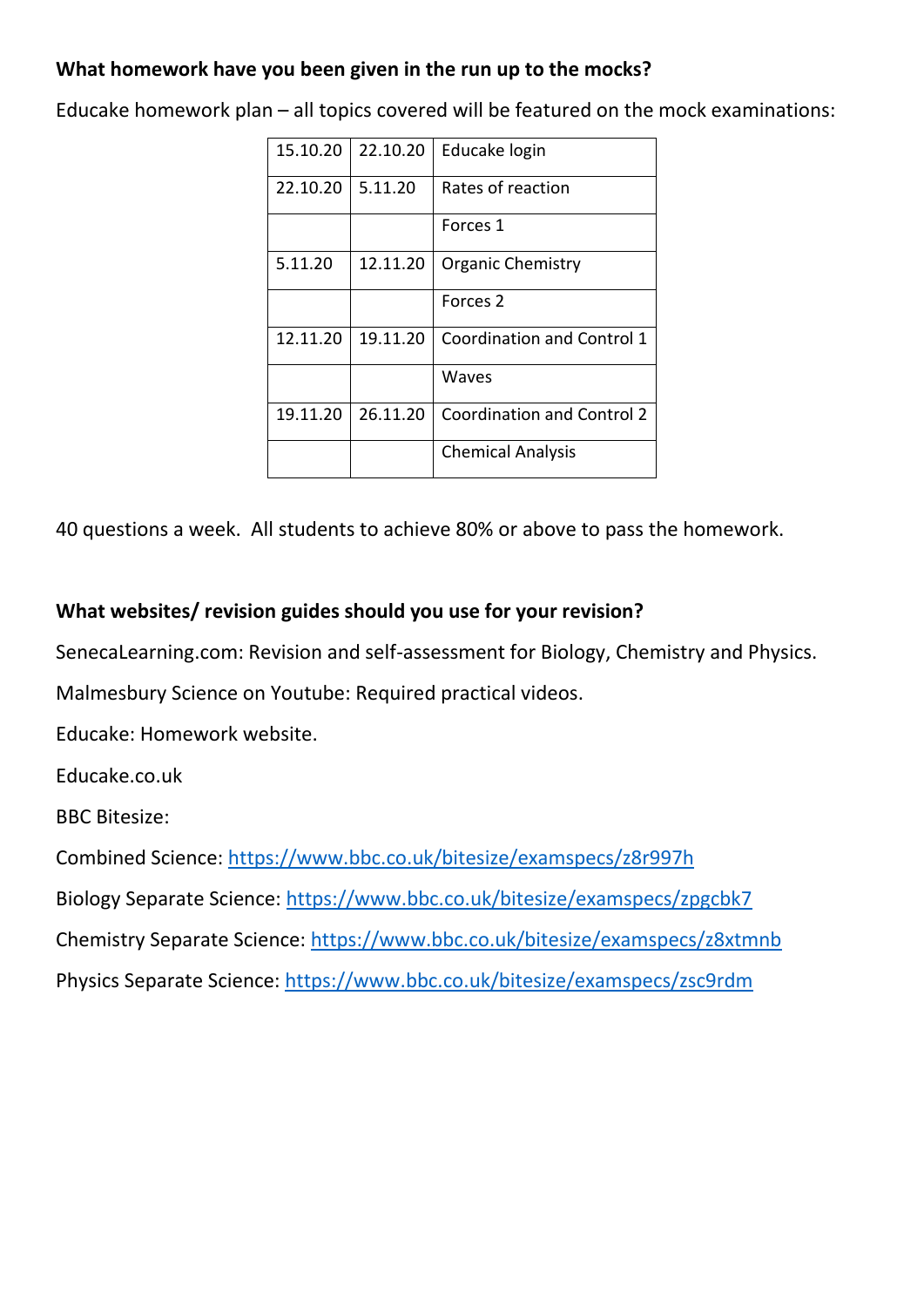# **Geography**

# **Exam**

Paper 1: Living with the Physical Environment – 1 hour and 30 minutes

# **Topics that you will need to revise**

- The Challenges of Natural Hazards (tectonic hazards, weather hazards and climate change)
- The Living World (Ecosystems tropical rainforests and hot deserts)
- Physical Landscapes in the UK (coasts and rivers)

# **Topics that you have done which will not be on any paper and therefore you don't need to revise?**

- Changing Economic World
- Urban Issues and Challenges

# **How are you being prepared in class?**

- Homework (revision-based)
- Weekly revision sessions in lesson
- Lessons 2 weeks prior to mock will be revision based

# **What homework have you been given in the run up to the mocks?**

Set fortnightly and is revision based, e.g. case study cards and knowledge recall

# **What websites/ revision guides should you use for your revision?**

- Internet Geography https://www.internetgeography.net/aqa-gcse-geography/
- Cool Geography http://www.coolgeography.co.uk/
- CGP revision guides and workbooks (used in lessons)

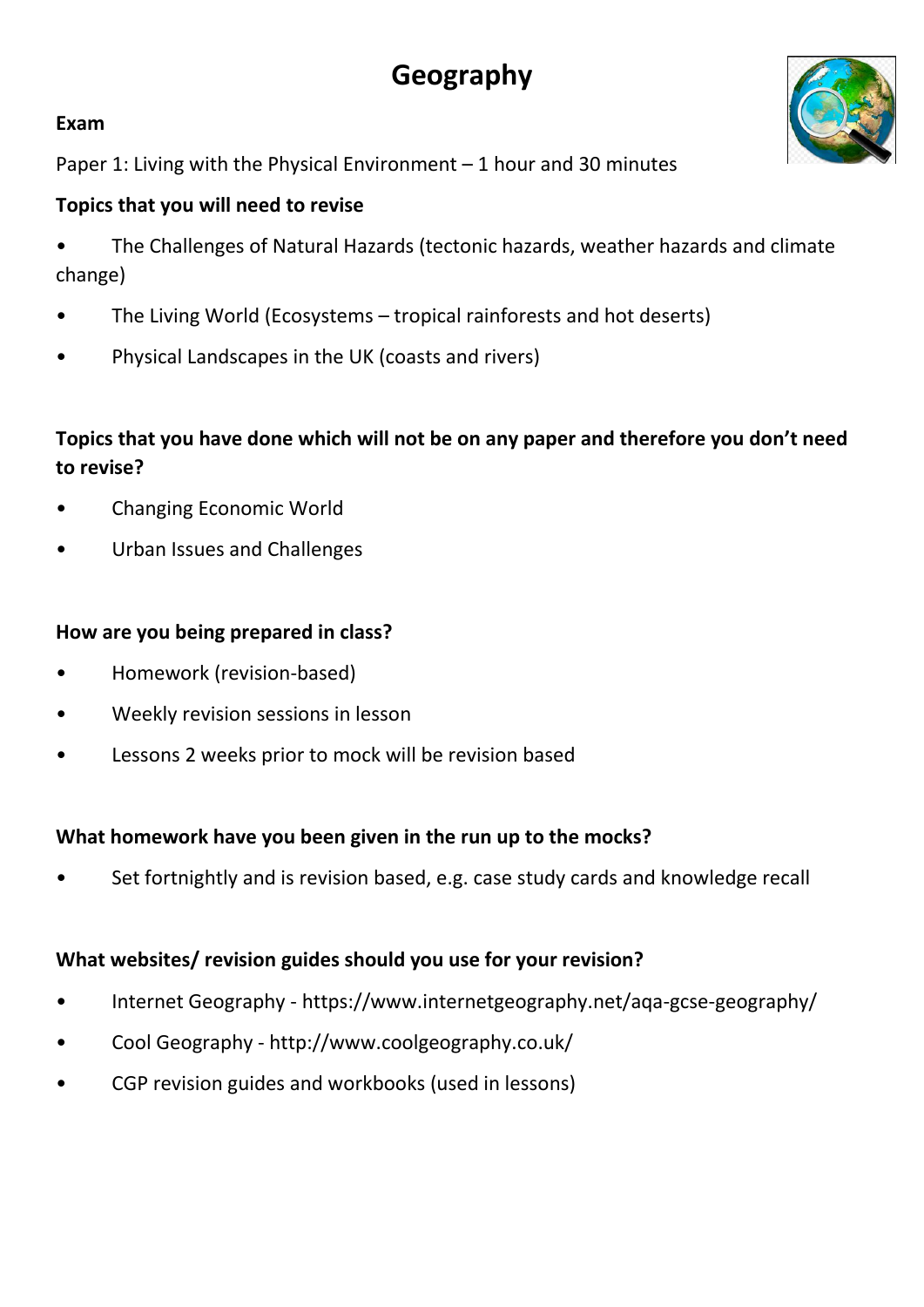# **History**

**Exam 1**

Germany - 1 hour 20 minutes

**Exam 2**

Elizabeth - 55 minutes

**Exam 3**

American West - 45 minutes

# **Topics that you will need to revise**

Germany: The Weimar Republic (Kapp Putsch, Hyperinflation crisis) and unemployment in Nazi Germany.

Elizabeth: Elizabethan entertainment, Raleigh & Virginia, Drake, Catholic opposition to Elizabeth.

American West: The growth of Settlement on the Plains (Homesteaders, Exodusters, Ranching), the Mormon migration, the 1868 Fort Laramie Treaty.

# **How are you being prepared in class?**

Preparation lesson prior to each exam covering strategies on techniques for each question.

Other lessons are completing the American West topic and re-teaching the Elizabeth topic.

# **What homework have you been given in the run up to the mocks?**

Half term revision homework set.

Weekly homework quizzes focused on content in the mocks only.

# **What websites/ revision guides should you use for your revision?**

You have been given a revision booklet with information, tasks and quizzes (physical and electronic copies on Google Classroom)

You can buy the Hodder revision guide

You will be given a list of websites (including clips and videos) and a revision schedule planner.

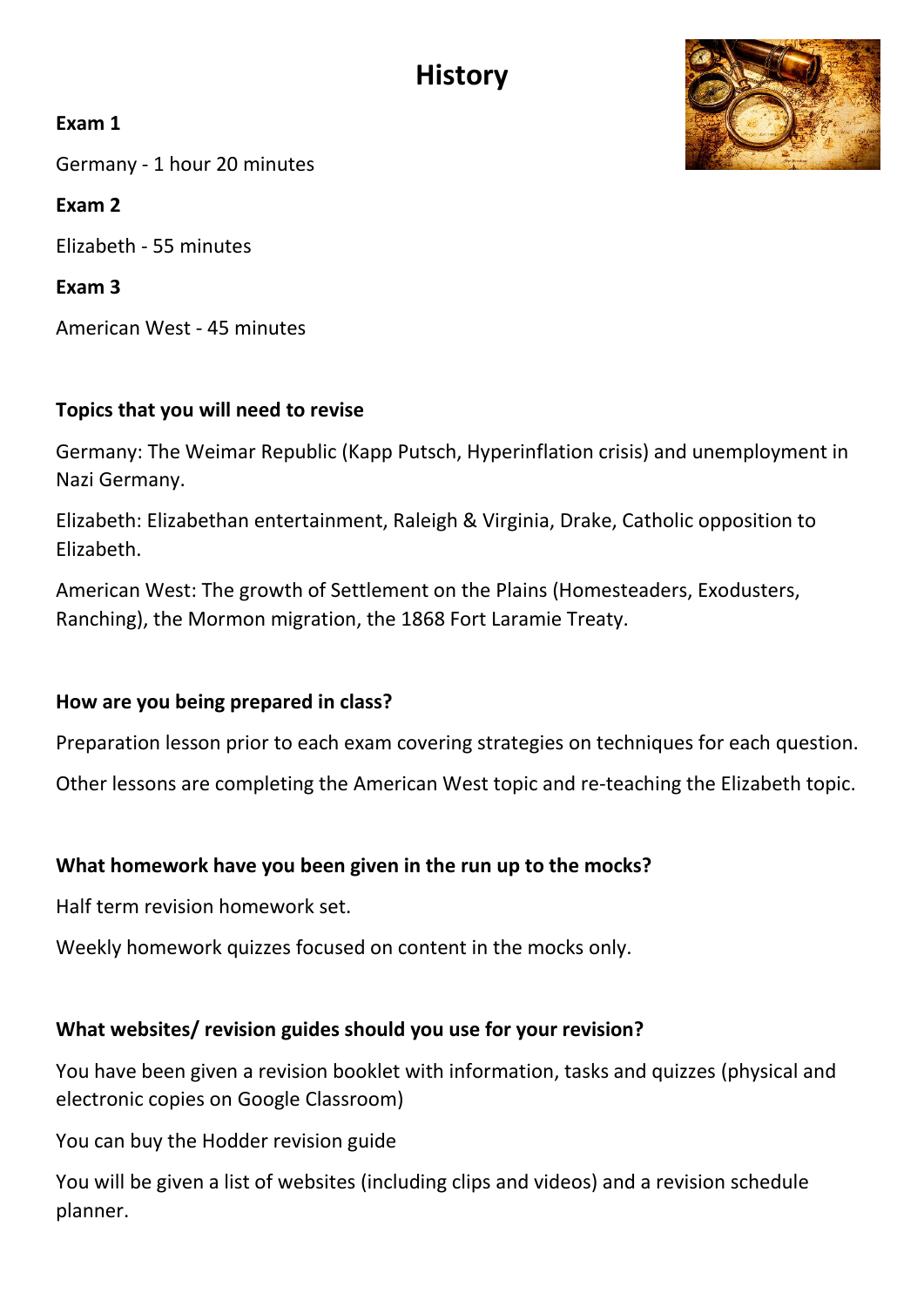# **MfL**



#### **Exams**

Foundation listening French / Spanish - 35 minutes Higher listening German / French / Spanish / Polish - 45 minutes Foundation reading French / Spanish 45 minutes Higher reading German / French / Spanish / Polish -1 hour Foundation writing French / Spanish - 1 hour Higher writing German / French / Spanish / Polish - 1 hour 15

#### **Topics that you will need to revise**

#### Theme 1

- Me, my family and friends
- Relationships with family and friends
- Marriage/partnership
- Technology in everyday life
- Social media
- Mobile technology
- Free-time activities
- Music
- Cinema and TV
- Food and eating out
- **Sport**

#### Theme 2

- Home, town, neighborhood and region
- Healthy/unhealthy living
- The environment
- Poverty/homelessness
- Travel and tourism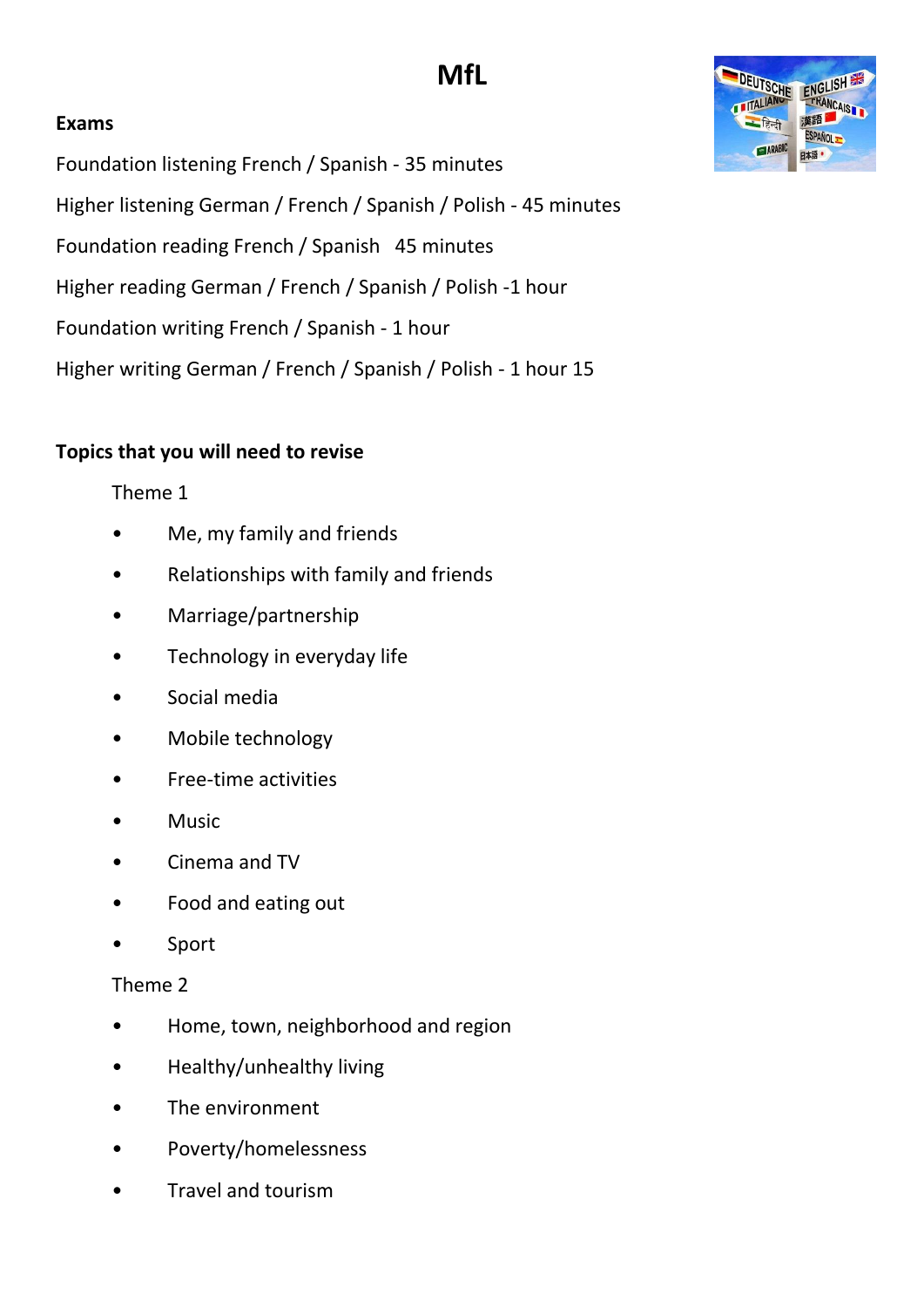# Theme 3

- My studies
- Life at school/college
- Education post-16
- Jobs, career choices and ambitions

You should also revise opinions, connectives and tenses

# **How are you being prepared in class?**

Two lessons out of five are on skills. One lesson is on a listening skill where you do listening questions on a variety of topics. One lesson is a written question with a WAGOLL and you will write your own version. This is then marked against exam criteria. You are completing homework's each week, which are written tasks, translations and learning vocabulary.

All students in Spanish and French have been invited to an October booster session on listening skills where we practiced vocabulary and listening skills during the session on a variety of topic areas.

During the content lessons for the next unit of work students will practice GCSE style questions on these topics.

Recall BIG task review key verbs and vocabulary

You have completed end of unit assessments at the end of October term on the environment and previous topic areas. You have had feedback lessons on your performance.

# **What homework have you been given in the run up to the mocks?**

30 minutes a week -The homework will involve preparing for a written exam with 90 word / 150 words for higher students and 40 / 90 words for the foundation students. You will also have a few key verbs / vocabulary to learn

# **What websites/ revision guides should you use for your revision?**

GCSE French AQA Complete Revision & Practice (with CD & Online Edition) - Grade 9- 1 Course (CGP GCSE French 9-1 Revision)

GCSE German AQA Complete Revision & Practice (with CD &Online Edition) – Grade 9-1 Course (CGP GCSE German 9-1 Revision)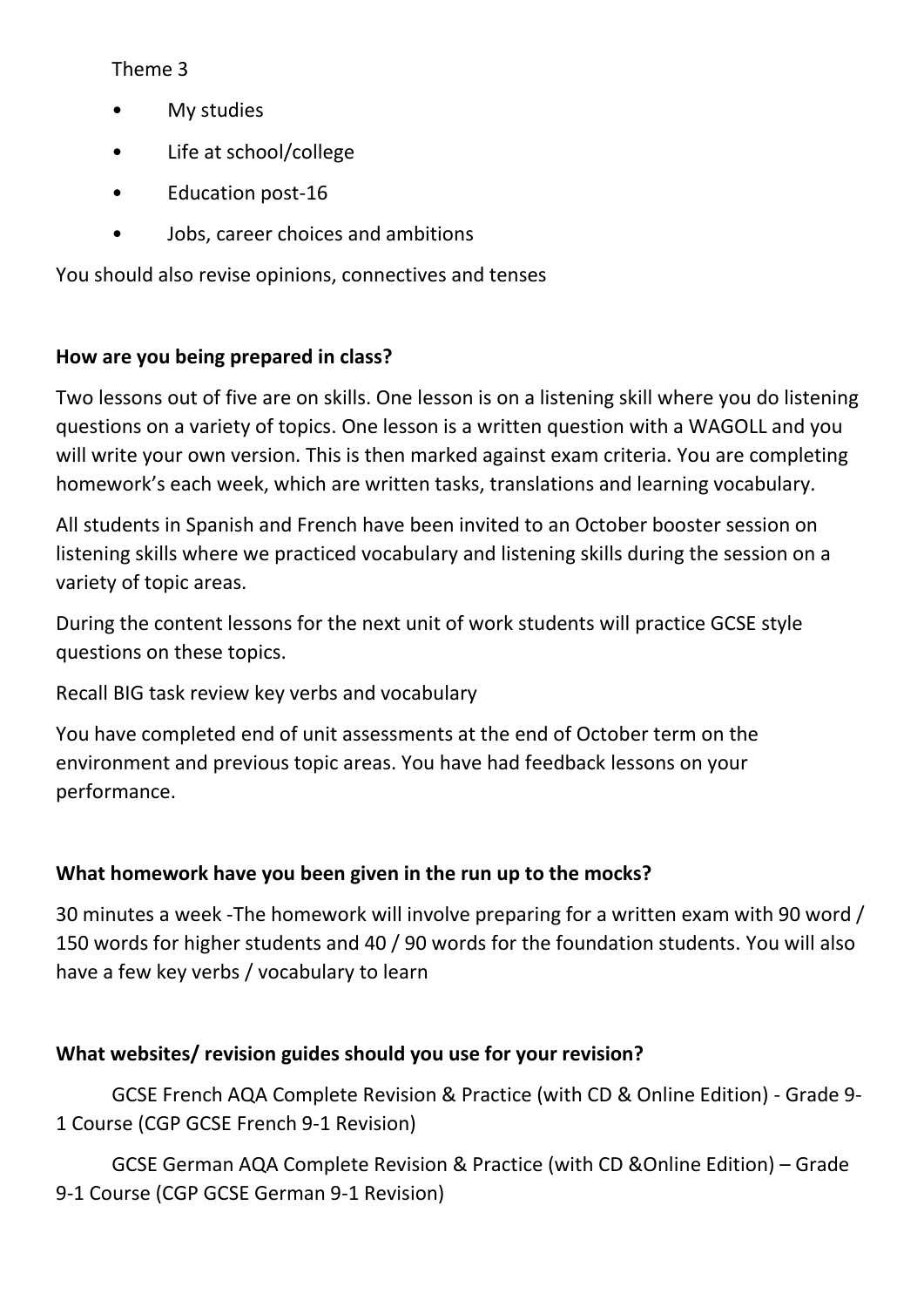GCSE Spanish AQA Complete Revision & Practice (with CD &Online Edition) – Grade 9-1 Course (CGP GCSE German 9-1 Revision)

BBC Bitesize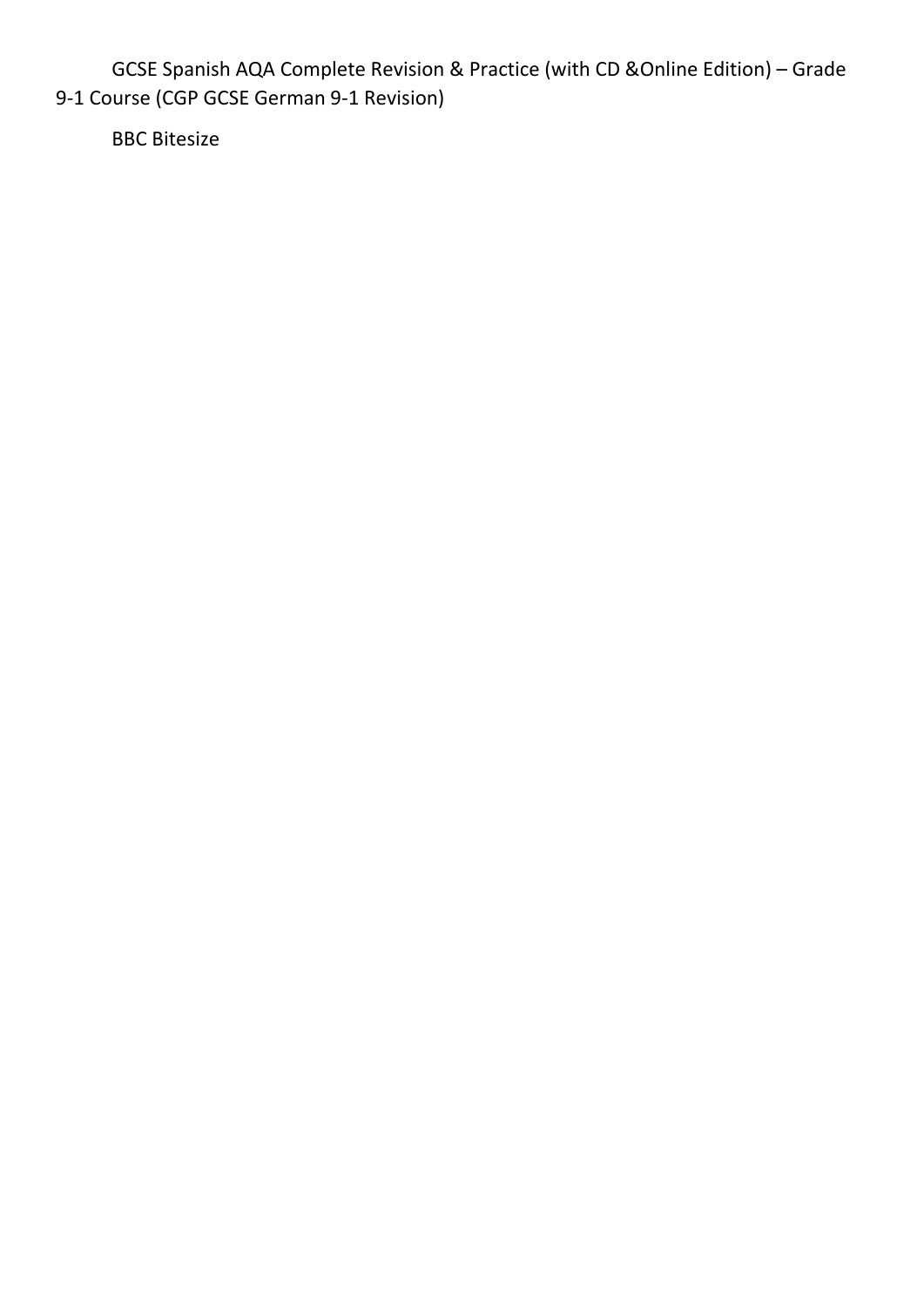# **Religious Studies**

#### **Exams**

Paper 1 – Beliefs and Practices – 1 hour 45 minutes

Paper 2 – Themes – 1 hour 45 minutes

# **Topics that you will need to revise**

# **Paper 1**

Christianity – Sin, crucifixion, Incarnation, Omni benevolence, Church growth, Christian worship, World council of churches, reconciliation, baptism.

Islam – Angels, Heaven and Hell, Tawhid, Prophet hood, Salah, Festivals, Hajj

# **Paper 2**

Theme A - Relationships and Family – Same sex marriages, Roles of men and women, divorce, Sex outside marriage.

Theme B - Religion and Life – Euthanasia, Treatment of animals, Treatment of the environment, Afterlife.

Theme D - Peace and conflict – Protests, Nuclear weapons, Terrorism, Solutions to war.

Theme E - Crime and Punishment – Community service, Causes of Crime, Hate Crimes, The death penalty.

# **How are you being prepared in class?**

Use of AQA revision books

Pupil notes

Homework

Knowledge organisers already made

# **What homework have you been given in the run up to the mocks?**

Mind maps and knowledge organiser production

Revision cards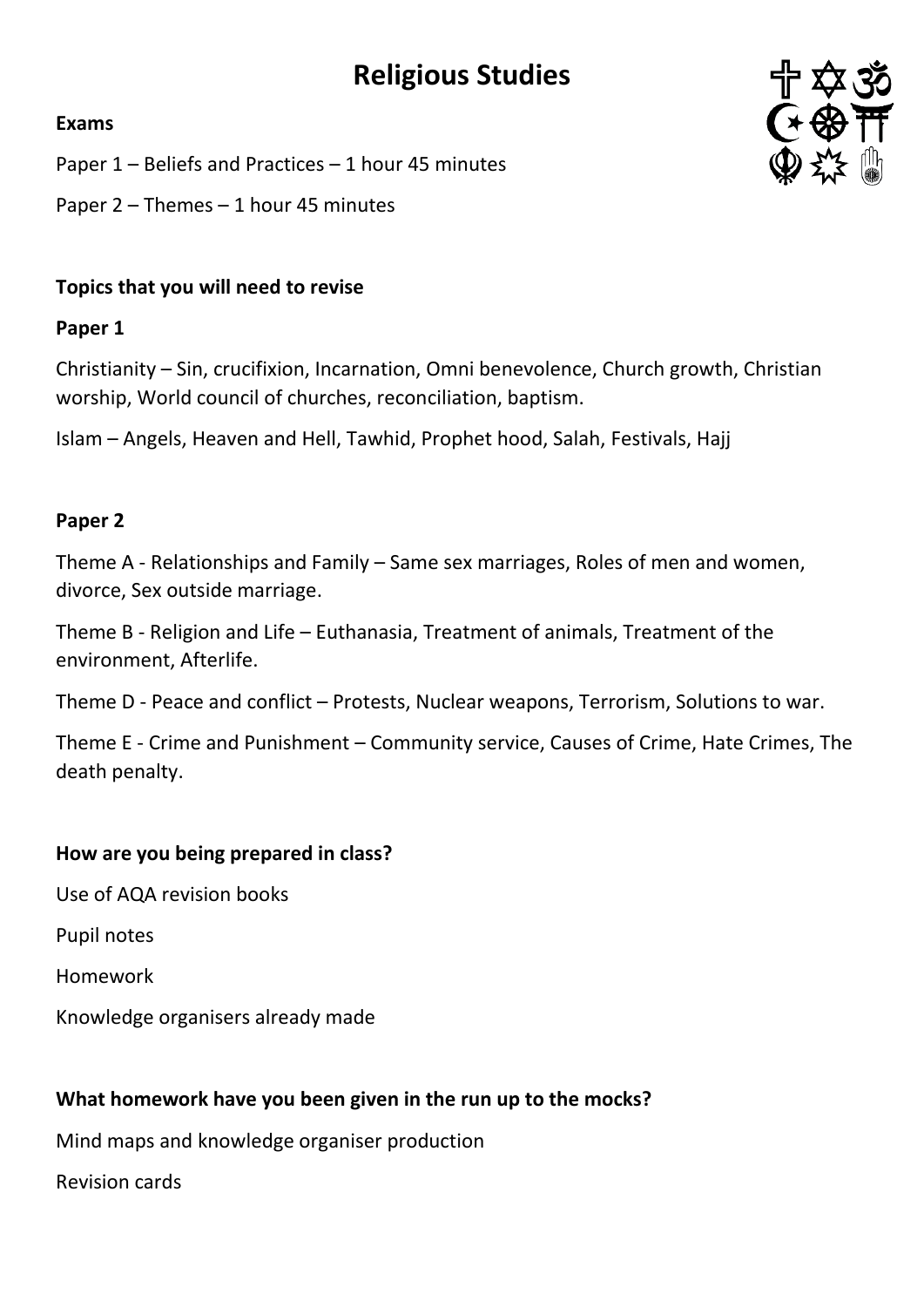# **What websites/ revision guides should you use for your revision?**

BBC Bitesize - AQA pages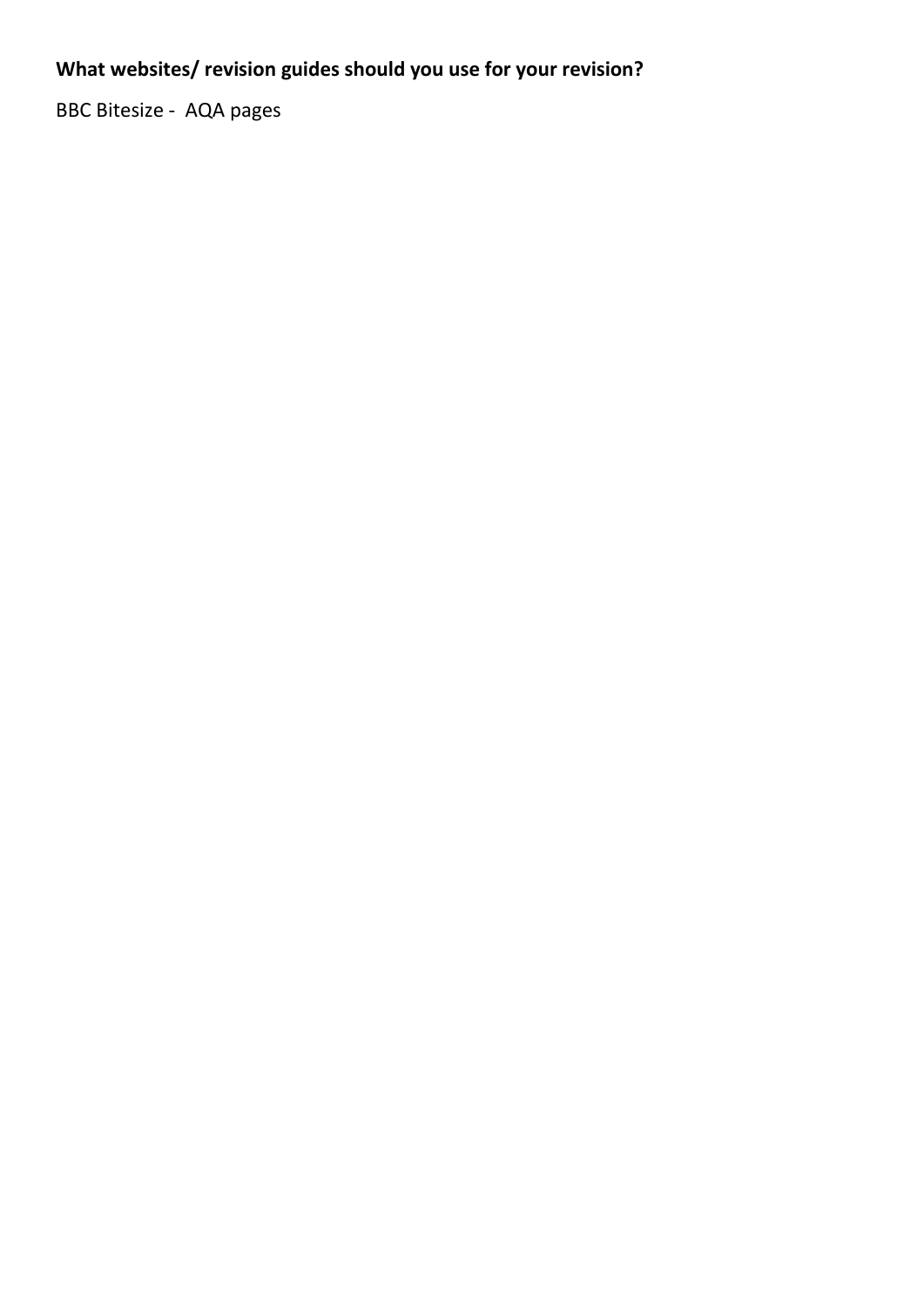# **Computer Science**

#### **Exam**

Computational thinking, algorithms and programming – 1 hour 30 minutes

# **Topics that you will need to revise**

- **2.1 Algorithms**
	- Computational thinking
	- how to produce algorithms using:
		- pseudocode
		- using flow diagrams
	- interpret, correct or complete algorithms.

# **2.2 Programming techniques**

- How to use sub programs (functions and procedures) to produce structured code
- Arrays
- The use of variables, constants, operators, inputs, outputs and assignments
- the use of the three basic programming constructs used to control the flow of a program:
	- sequence
	- selection
	- iteration (count and condition controlled loops)
- The use of basic string manipulation
- The use of basic file handling operations:
- The use of data types: integer, real, Boolean, character and string, casting
- The common arithmetic operators
- The common Boolean operators.
- Structured Query Language (SQL) SELECT, FROM, WHERE, LIKE, AND, OR

# **2.3 Producing robust programs**

- Defensive design considerations
- Logic error
- Syntax error
- the purpose of testing
- types of testing:

# **2.4 Computational logic**

• applying computing-related mathematics:  $+$  ,  $-$ ,  $/$ ,  $*$ , Exponentiation (^),MOD, DIV